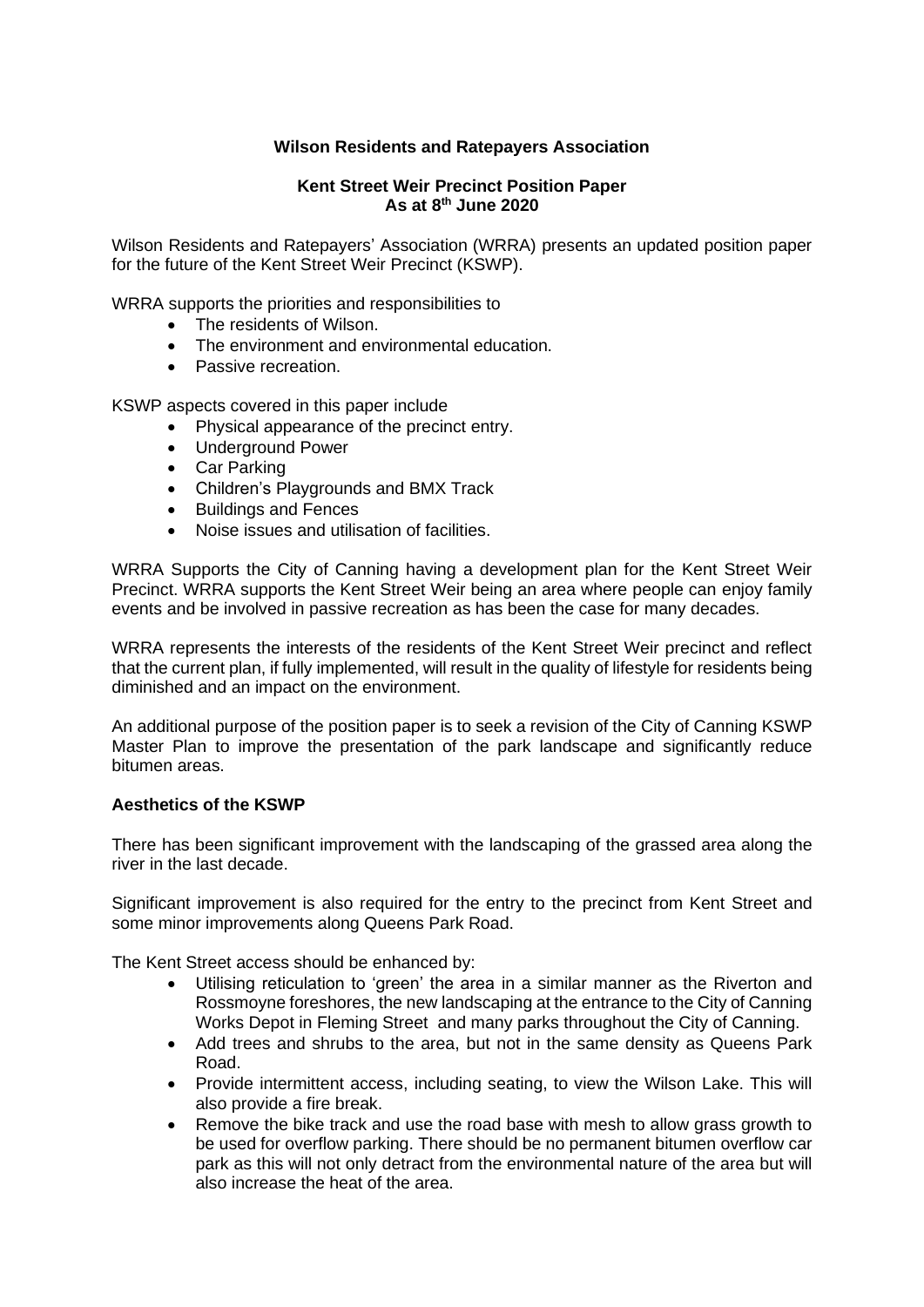The park entry is impacted by out of date buildings. This space would be better utilised for a children's adventure playground, and the public toilets be relocated.

## **Underground Power**

The City of Canning have made at least two applications to the WA Government for underground power for the East Wilson zone, which was not included when West Wilson was converted to underground power around ten years ago.

WRRA has previously presented a petition to the City of Canning from residents supporting the underground power project.

For reasons of road safety, reliability of power supply and aesthetics WRRA requests the City of Canning to continue to apply for Underground power for the East Wilson zone.

## **Parking and traffic flow.**

Currently the KSWP is subject to regular traffic issues:

- Castledare Train Third Sunday of the month when
- Parkrun Saturday mornings
- And a handful of other major annual events

When the grassed area off Kent Street is open there is adequate parking, but there is a traffic flow problem. Access to the park from Kent Street and via Queens Park Road is not suitable for current traffic and will definity not handle an increase of activity in the future.

Carparks detract from the residential and environmental objectives. They are prone to increased use by:

- Being utilised by local car retailers for test driving.
- Use by professional driving schools.
- Car test driving after servicing by motor mechanics.
- Hoon drivers.
- Heavy and noisier vehicles, more suited to industrial and major retail areas.

Large carparks do not align with the concept of environmental focus being primary in park design.

The planned roundabout is too close to the house on the corner of Kent Street and Queens Park Road and the design seems to show that it is located where a power pole now stands.

WRRA requests that traffic flow and car park design be given considerable thought to promote safe driving in the area. This can be achieved by distributing cars through less densely through the carpark and providing easy accessible entrance to the facilities for people with disability, and families with young children whilst giving consideration to the local residents.

To reduce the impact of carparks WRRA seeks:

- That there be no additional bitumen car parks in the precinct, but allow for an overflow carpark where the bike track is currently located by using the bike track's road base and enhanced with mesh, which will allow for a grass coverage.
- Additional small car park be constructed within easy walking distance for disabled access to Castledare Miniature Rail Station and BBQs.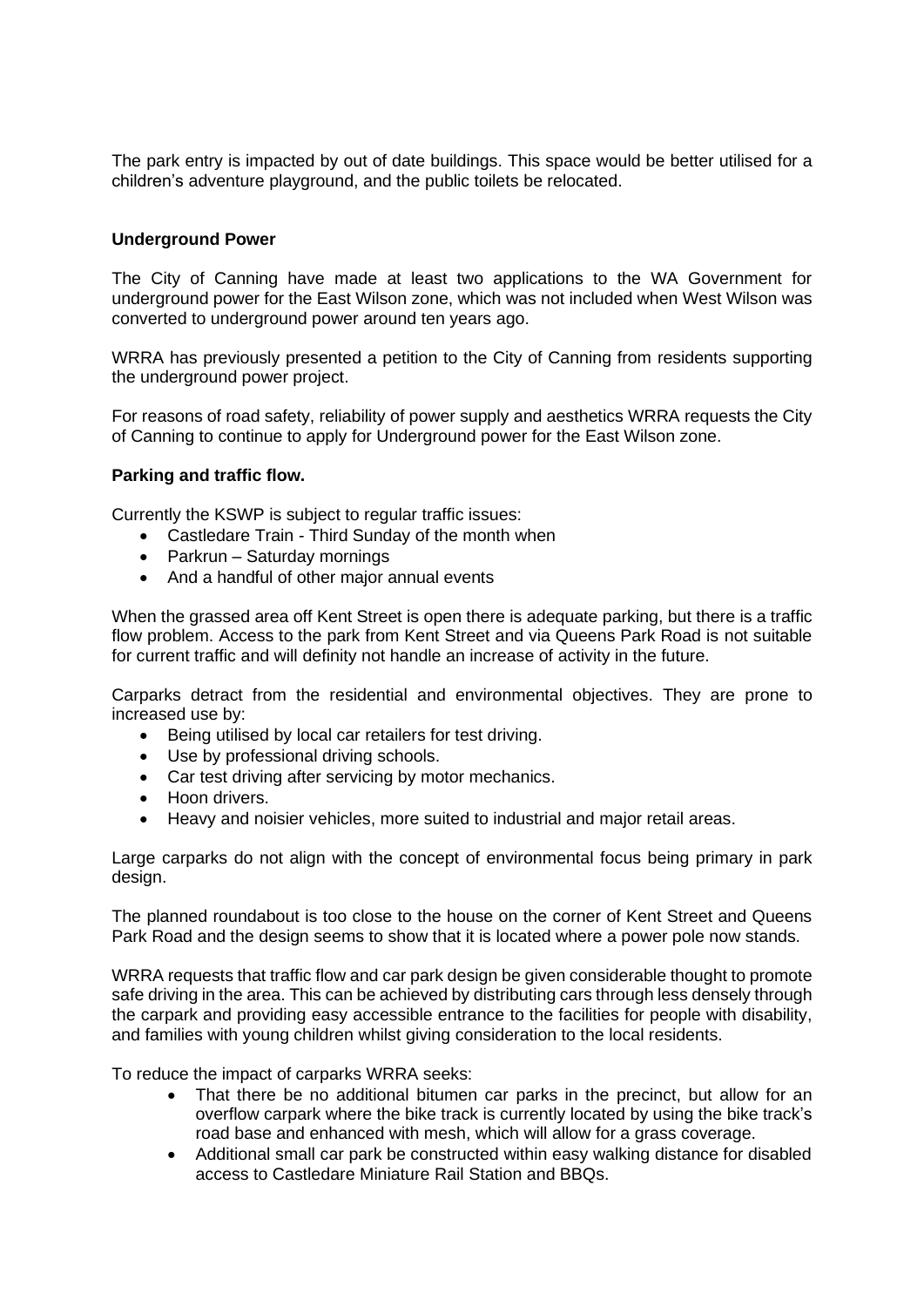• Verge parking be constructed along the park side of Queens Park Road together with Kent Street.

## **Passive Recreation**

WRRA **does not** support or see that the Kent Street Weir Precinct can sustain organised recreational pursuits or high activity recreation without significantly compromising the priority and responsibility to residents, the environment and passive recreation areas. Allocating facilities to high activity recreation will further change the character and nature of riverside tranquillity and detract from the natural environment features.

Given this there is still feeling by members of WRRA that the plans are too great a magnitude too be sustained in such a relatively fragile river and residential area.

### **Impact of Noise**

In recent years, with a few of exceptions, the City of Canning has supported residents with ensuring that events held in the park have no noise impact. When the City of Canning built the Eco-Education Centre, including the Café there was any undertaking that it was not intended for social activities. WRRA supports the City of Canning with ensuring that there is no impact of noise from events.

WRRA understands that heavy vehicles have to access the park for maintenance and deliveries. In the spirit of recognising the residential nature of the park, that such vehicles be restricted from entering the park from 7.00am to 4.00pm on weekdays. At times the park takes on the characteristics of an industrial or retail area.

Since the addition of the dog area there has been a significant impact on noise levels caused by dogs, more owners allowing dogs off leashes and dogs tangling with walkers and bike riders on dual use parks. WRRA wishes to work with the City of Canning to reduce the impact of dogs to levels that existed before the dog area was created.

## **Reconstructed BMX Track**

WRRA asks that the BMX track be removed to relocate the car park fronting Kent Street, thus enabling a more attractive landscape for the approach to the Kent Street Weir Precinct and the residents of Kent Street.

The current BMX track has been an expensive project for the City of Canning, considering the limited use. Initially costing \$20 000 in the 1990/2000 maintenance is reportedly \$15,000 a year. Thus \$300 000 has been spent on the track.

It is extremely rare to have a person of skill and fitness, and the bike that the track was designed for, to complete a lap or even consider extended use of the track. When it is used it is usually by a parents with early primary aged children starting at the top of the ramp and travelling down the slope.

Owners of remote control motor vehicles use the track, creating noise and throwing up fine blue metal dust which is blown over the houses on Kent Street or the Wilson lake area.

WRRA recommends that bike track on a significantly reduced scale be constructed for children as part of the play ground facility.,